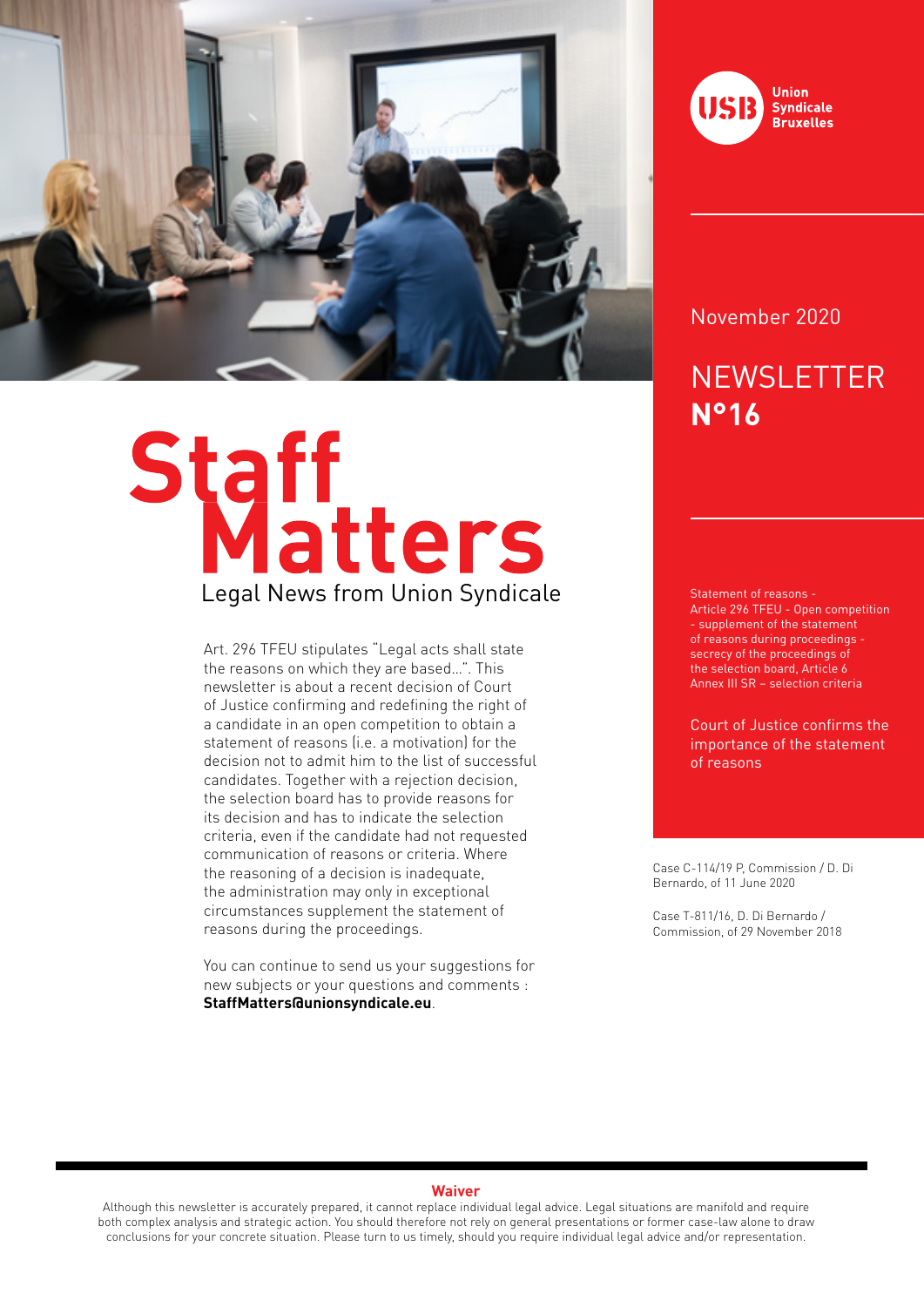

## **Facts of the Case and Procedure**

The applicant participated in an open competition for the establishment of "Secretaries/Clerks". After he had taken part in the assessment test, the selection board asked him to provide further information on his professional experience. The board wished to obtain detailed job descriptions signed by his previous employers and copies of the contracts of employment. The applicant sent a detailed job description and explained why he did not possess such descriptions for other sections of his application form: the Italian company which had employed him had been dissolved and that he was not in a position to provide these documents. He submitted instead other documents, including Italian national collective labour agreements, with a description of the duties linked to various employment contracts.

The selection board decided not to place him on the list of successful candidates in the open competition because he did not satisfy the requirement of a minimum duration of three years of professional experience in the field related to the nature of the duties. The board informed that it had established selection criteria to assess whether the qualifications and professional

experience of candidates matched the competencies required for the positions to be filled.The Court's

# **Decision and the Arguments of the Parties**

The Court of Justice confirms the judgment of the General Court of November 2018 which had annulled the decision of the selection board for infringement of the obligation to state reasons. The Commission appealed against this judgment and lost the case at the Court of Justice that dismissed the appeal.

The Commission pleaded that the General Court had failed to take sufficient account of the legal and factual context of the disputed decision, while the adequacy of a statement of reasons must be assessed in the light of the context of the decision concerned and not merely of its wording. On this plea, the Court of Justice recalls that the statement of reasons required under **Art. 296 TFEU** for measures adopted by EU institutions: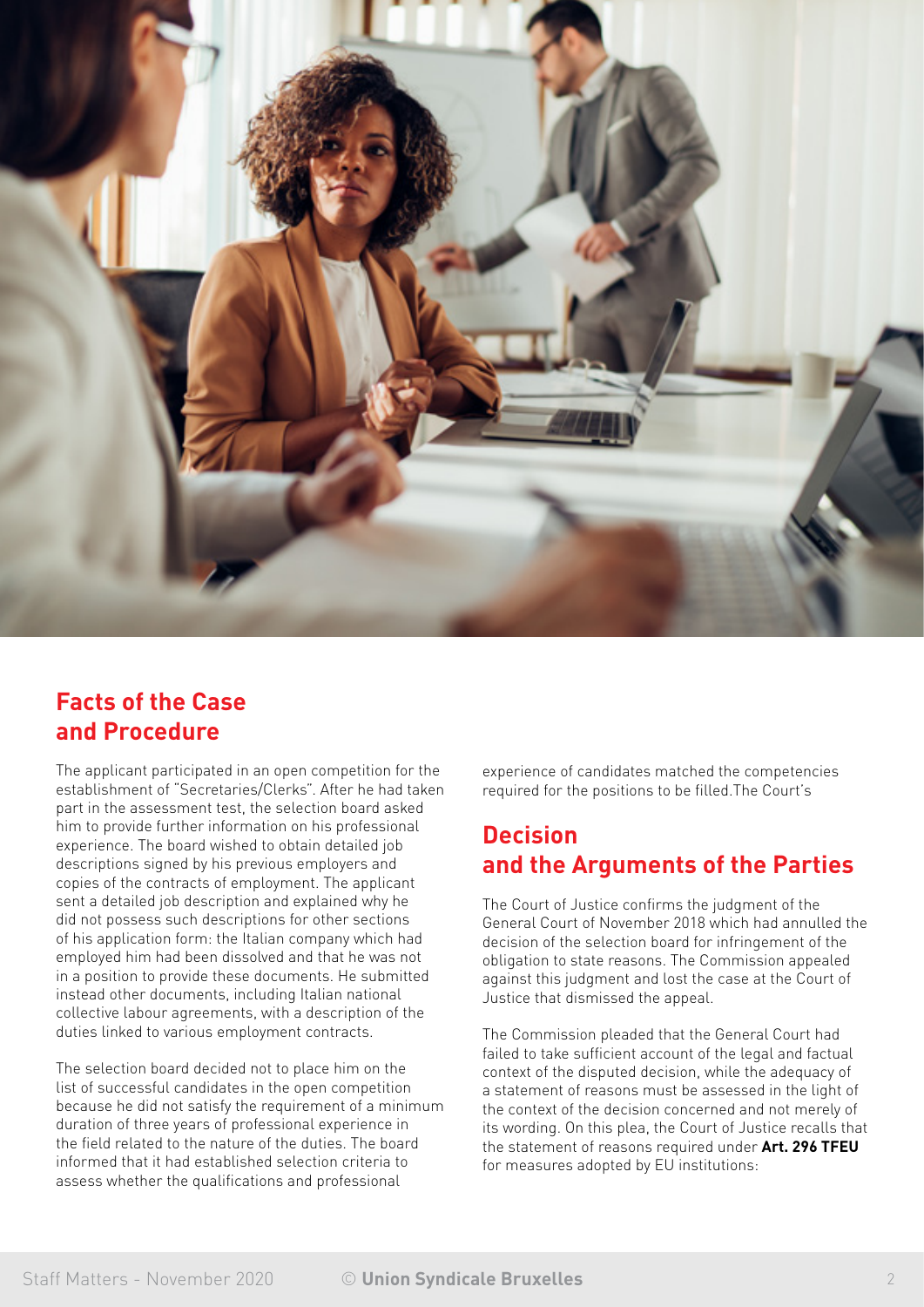*"…must be appropriate to the measure at issue and must disclose clearly and unequivocally the reasoning followed by the institution which adopted that measure in such a way as to enable the persons concerned to ascertain the reasons for it and to enable the competent court to review its legality. The requirements to be satisfied by the statement of reasons depend on all the circumstances of each case, in particular the content of the measure in question, the nature of the reasons given and the interest which the addressees of the measure, or other parties to whom it is of direct and individual concern, may have in obtaining explanations. It is not necessary for the reasoning to go into all the relevant facts and points of law, since the question whether the statement of reasons meets the requirements of Article 296 TFEU must be assessed with regard not only to its wording but also to its context and to all the legal rules governing the matter in question."*

The Court differentiates the argument brought forward by the Commission that in competitions with a large number of participants, the selection board is authorised to give summary reasons for a refusal to select a candidate. In a competition involving a large number of candidates, the selection board may initially inform the candidates only of the criteria and the result of the selection. Then it may subsequently provide individual explanations to those candidates who expressly so request. The General Court had already pointed out that in the case at hands the selection board took its decision after all the candidates had already taken part in the admission tests and the other tests. The selection board thus only had to deal with a smaller number of candidates being on the short list. The workload related to an open competition thus cannot serve here as argument for failing to motivate the decision of rejecting the applicant.

Also the argument that the applicant had never tried to ascertain the selection criteria was refused by the Court, because even where the selection board is obliged to provide, initially, only summary reasons, as is the case in a competition with a large number of participants, those reasons must include an indication of the selection criteria. The selection criteria constitute a minimum of information which must in any event be provided to candidates, at the latest at the same time as the results of the competition concerned. Finally, the Court stated

that also the secrecy of the proceedings of the selection board (Art. 6 Annex III SR) cannot be used to hide the criteria applied for the selection.

### **On the question whether the statement of reasons can be supplemented later:**

As to the timing of the statement of reasons the Court recalls that it must, in principle, be communicated to the person concerned at the same time as the act adversely affecting him. A failure to state reasons cannot be remedied during the court proceedings. However, where there is not an absence but an inadequacy of reasoning, explanations given in the course of the procedure may, in exceptional cases, remedy that inadequacy. In a competition with a large number of candidates, the institution may be unable, from a practical point of view, to provide each candidate with an adequate statement of reasons in good time. In these circumstances it is exceptionally permitted to produce evidence before the courts, such as minutes of selection boards.